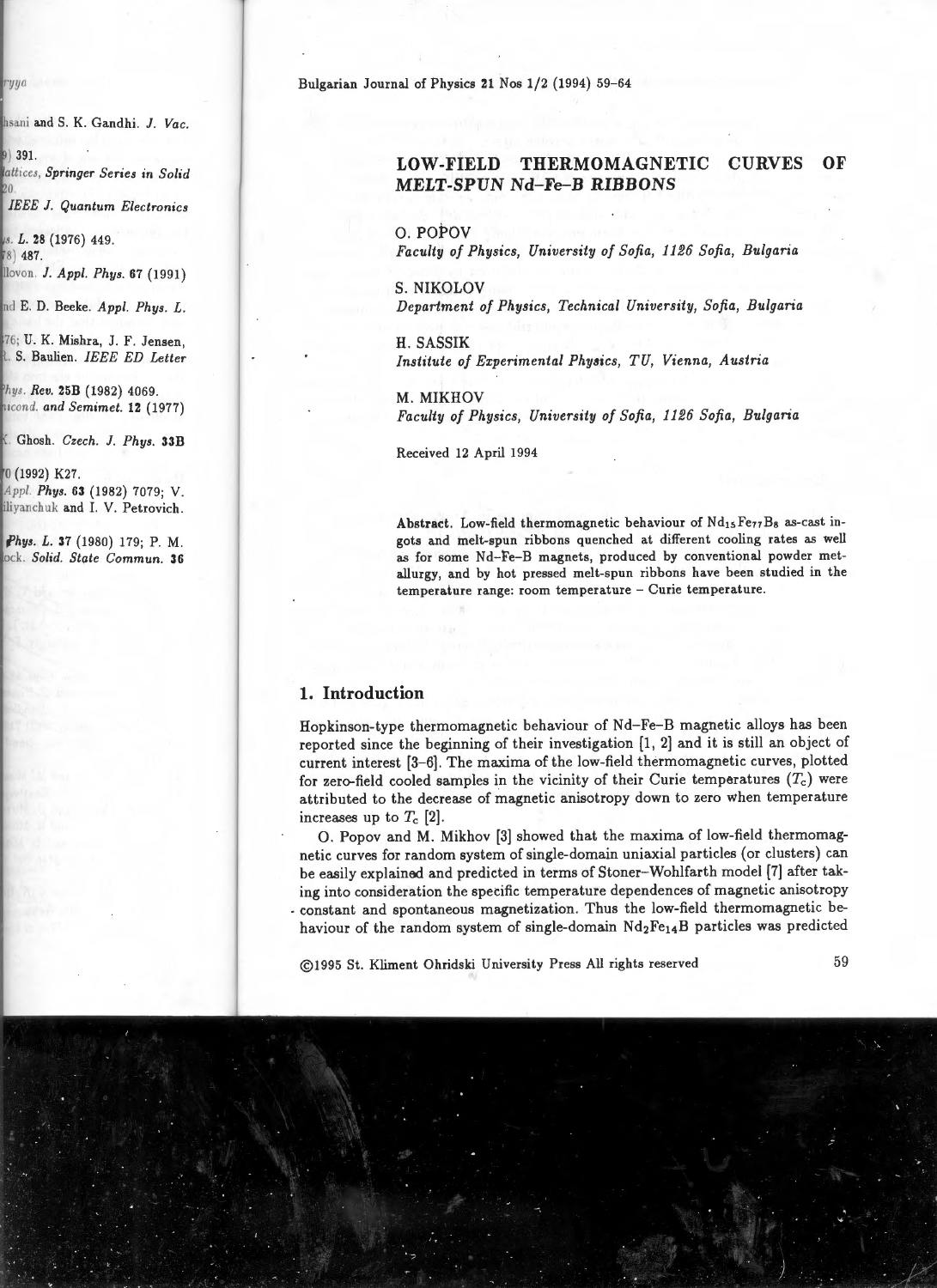on the basis of existing in the literature data for temperature dependences of spontaneous magnetization and first anisotropy constant.

Later this approach was used by J. B. Oliveira et al. [5] for explanation of thermomagnetic behaviour of melt-spun Nd15Fe76Bs at different magnetic fields, and fairly good similarities between measured thermomagnetic curves and curves calculated by using first and second anisotropy constants were demonstrated.

In spite of this interest to the thermomagnetic behaviour of Nd-Fe-B magnetic alloys, to the best of our knowledge, there are no published experimental investigations on the Hopkinson-type effect for samples produced by different technologies or at different technological conditions and thus having different microstructures.

The main purpose of the present paper is: investigation of the Hopkinson-type thermomagnetic effect of Nd<sub>15</sub>Fe<sub>77</sub>B<sub>8</sub> melt-spun ribbons, produced at different cooling rates, and for some available Nd-Fe-B permanent magnets, produced by hotpressed melt-spun ribbons and by conventional powder metallurgy. Some complimentary investigation of temperature dependence of hyperfine field on the iron nucleous in the range - room temperature and the Curie temperature for samples of the melt-spun ribbons, having well pronounced Hopkinson-type behaviour, is also performed.

# **2. Experimental**

Nd15Fe77Bs ribbons were prepared by melt spinning in Ar atmosphere at several surface speeds  $v_s$  of the wheel: 17, 19, 21, 23, 27 and 31 m/s.

X-ray analysis shows that their structure changes from amorphous for  $v_8$  = 31 m/s to crystalline, identical with those of  $Nd_2Fe_{14}B$  for  $v_s= 17$  m/s [8].

The <sup>57</sup> Fe Mössbauer spectra were recorded at room temperature as well as at several elevated temperatures up to the Curie temperatures in Ar on a conventional transmission spectrometer. The speed scale of the spectra corresponds to the center of standard  $\alpha$ -Fe. Some of the spectra were numerically filtered by using convolution and stepped deconvolution [9]. The Mössbauer spectra at room temperature match the diagnostic spectrum of  $Nd_2Fe_{14}B$  [10,11].

Samples of some available permanent magnets, produced by melt-spun and hotpressed ribbons (General Motors), as well as produced by sintering procedures (Sumitomo Special Metals Co and Vacuumschmeltze) were also studied.

Thermomagnetic measurements were performed by VSM in fields between 1 kOe and 7 kOe over the temperature range from 300 K to 700 Kin Ar. The samples were thermally demagnetized before every thermomagnetic curve plotting.

 $\overline{a}$ ,

### **3. Experimental Results**

The results from magnetic measurements can be summarized as follows:

(i) Hopkinson-type maxima have not been observed in the low-field thermomagnetic curves for as-cast master alloys and for 'magnets, produced by powder metallurgy procedures.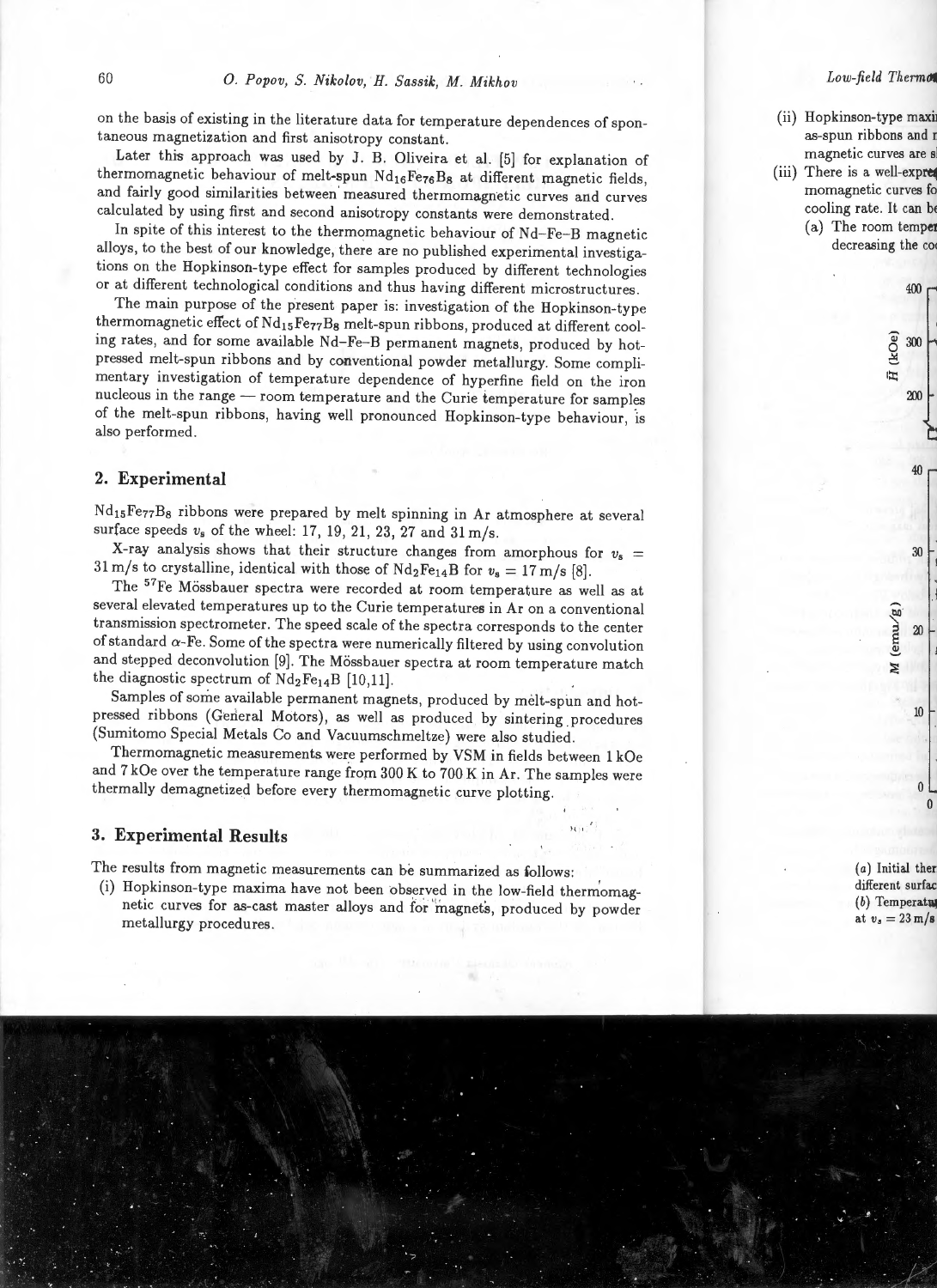- (ii) Hopkinson-type maxima have been observed for all of the melt-spun samples: as-spun ribbons and magnet, hot-pressed from ribbons. Some typical thermomagnetic curves are shown in Fig. la and Fig. 2.
- (iii) There is a well-expressed correlation between the shape of the low-field thermomagnetic curves for the samples of as-spun ribbons and the corresponding cooling rate. It can be seen from Fig. 1 that:
	- (a) The room temperature magnetization at a constant field decreases when decreasing the cooling rate;





(a) Initial thermomagnetic curves for  $Nd_{15}Fe_{77}B_8$  ribbons quenched at different surface speeds of the wheel,  $v_s$ , plotted in a field of 4 kOe; (b) Temperature dependence of hyperfine field  $\tilde{H}$  for ribbons, quenched at  $v_s = 23 \text{ m/s}$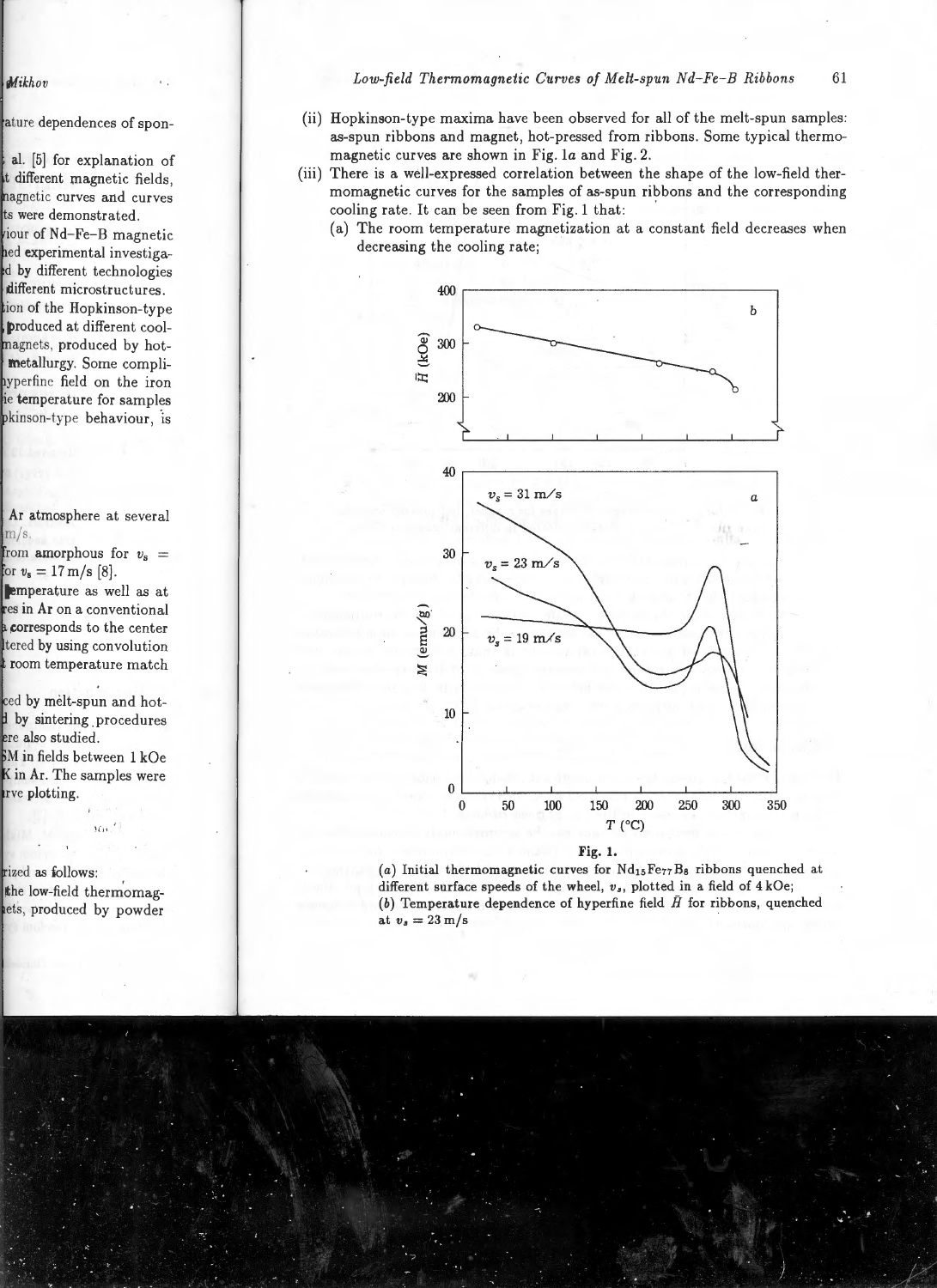

Fig. 2. Initial thermomagnetic curves for magnet, hot pressed from meltspun ribbons (General Motors), plotted in different magnetic fields

- (b) The low-field magnetization for all of the as-spun ribbons changes nonmonotonously with the temperature, passing firstly through the minimum at about 200 $\degree$ C and then through the maximum below  $T_c$ ;
- ( c) With decreasing the cooling rate the initial slope of the thermomagnetic curves decreases the rate, however the height of the maximum increases;
- (iv) The main result of Mössbauer experiment is that, in contrast to the lowfield thermomagnetic curves, the average value  $\bar{H}$  of the hyperfine field on Fe-nucleous has no peculiarities below  $T_c$ . As shown in Fig. 1b  $\bar{H}$  decreases monotonously with increasing temperature up to *Tc.*

#### **4. Discussion**

The origin of the Hopkinson-type peculiarities in low-field thermomagnetic curves of melt-spun ribbons, and magnets produced from such ribbons, have to be connected to the magnetization processes in the fine grained ribbons.

The grains of the melt-spun ribbons can be approximately considered as disordered uniaxial single-domain particles (12] and their thermomagnetic behaviour can be described in terms of Stoner-Wohlfarth model. As shown in (3] the lowfield thermomagnetic behaviour of such a system can be of Hopkinson-type, due to the specific temperature dependences of spontaneous magnetization and magnetic anisotropy constant.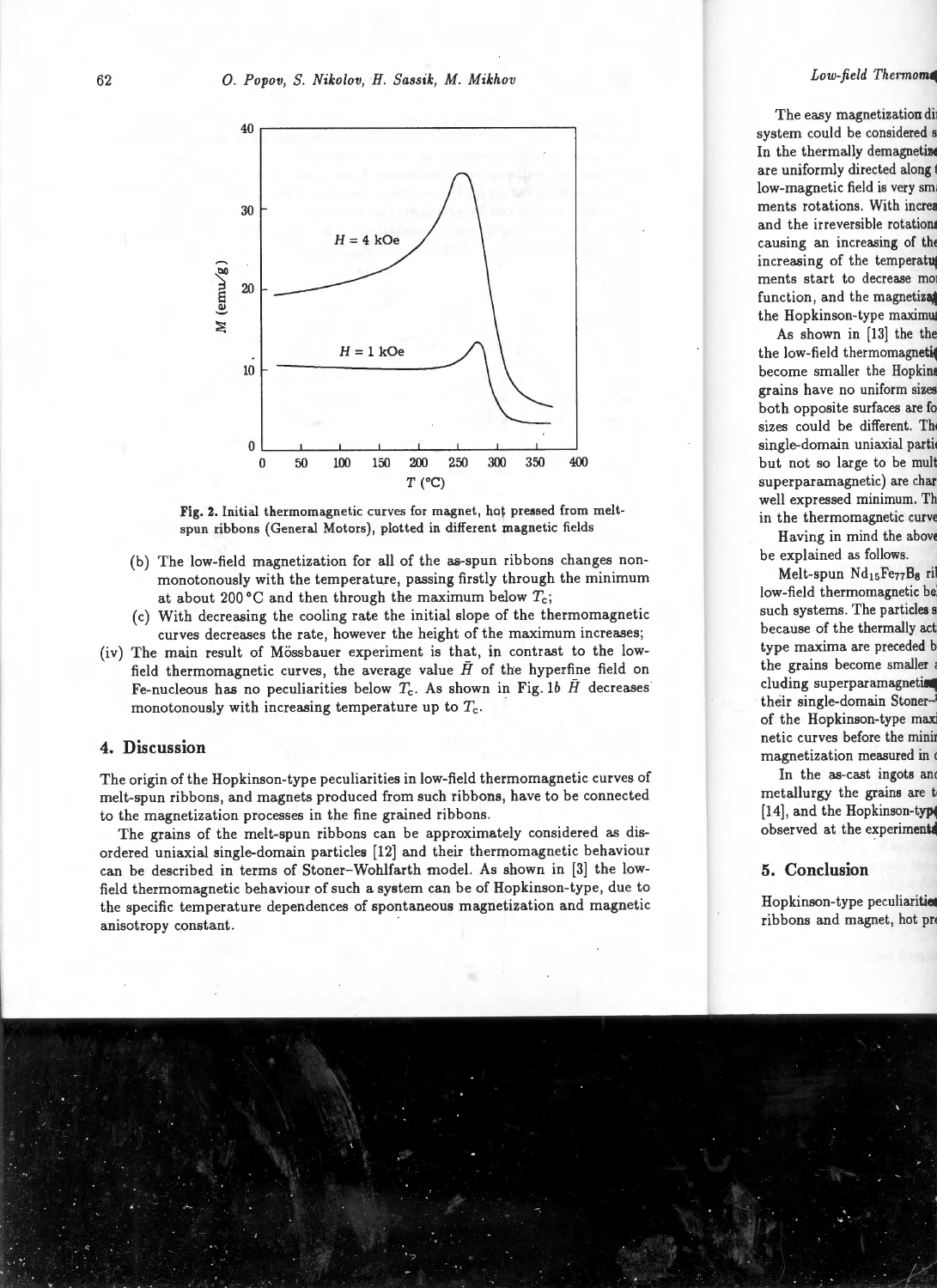The easy magnetization directions of the grains are randomly distributed and the system could be considered similar to a system with random magnetic anisotropy. In the thermally demagnetized sample the vectors of the grains magnetic moments are uniformly directed along their easy axes. The total magnetization measured in a low-magnetic field is very small and it is produced predominantly by reversible moments rotations. With increasing temperature, the magnetic anisotropy decreases and the irreversible rotations of the grains magnetic moments start to take place, causing an increasing of the total magnetization in a given field . With further increasing of the temperature, in the vicinity of  $T_c$ , the particles magnetic moments start to decrease more rapidly following the steep slope of the Brillouin function, and the magnetization measured starts to decrease after passing through the Hopkinson-type maximum.

As shown in (13] the thermal activation gives a considerable contribution to the low-field thermomagnetic curves of small particles systems. When the particles become smaller the Hopkinson-type maxima smear out. In the real samples the grains have no uniform sizes. Particularly in the melt-spun ribbons the grains on both opposite surfaces are formed at different cooling conditions and their average sizes could be different. The thermomagnetic curves for a disordered system of single-domain uniaxial particles, having two different average sizes (large enough, but not so large to be multidomain and small enough, but not too small to be superparamagnetic) are characterized by Hopkinson-type maximum preceded by a well expressed minimum. This could be a possible reason for the observed minima in the thermomagnetic curves for the melt-spun ribbons studied.

Having in mind the above considerations the experimental results reported can be explained as follows.

Melt-spun  $Nd_{15}Fe_{77}B_8$  ribbons consist of small single-domain grains and their low-field thermomagnetic behaviour with clear Hopkinson-type effect is typical for such systems. The particles sizes are grouped around two distinct average sizes and, because of the thermally activated processes of moments rotations the Hopkinsontype maxima are preceded by well expressed minima. With increasing cooling rate the grains become smaller and thermally activated magnetization processes (including superparamagnetism) start to play much more important role apart from their single-domain Stoner-Wohlfarth-type behaviour. Thjs leads to a weakening of the Hopkinson-type maxima near  $T_c$ , increasing the slope of the thermomagnetic curves before the minima, and increasing the values of the room temperature magnetization measured in constant low-magnetic field.

In the as-cast ingots and in the magnets, produced by conventional powder metallurgy the grains are too large to be considered as single domain particles (14], and the Hopkinson-type behaviour, produced by moments rotations cannot be observed at the experimental conditions used in the present work.

## **5. Conclusion**

Hopkinson-type peculiarities were observed for all the melt-spun samples: as-spun ribbons and magnet, hot pressed from ribbons. The magnitude of the Hopkinson